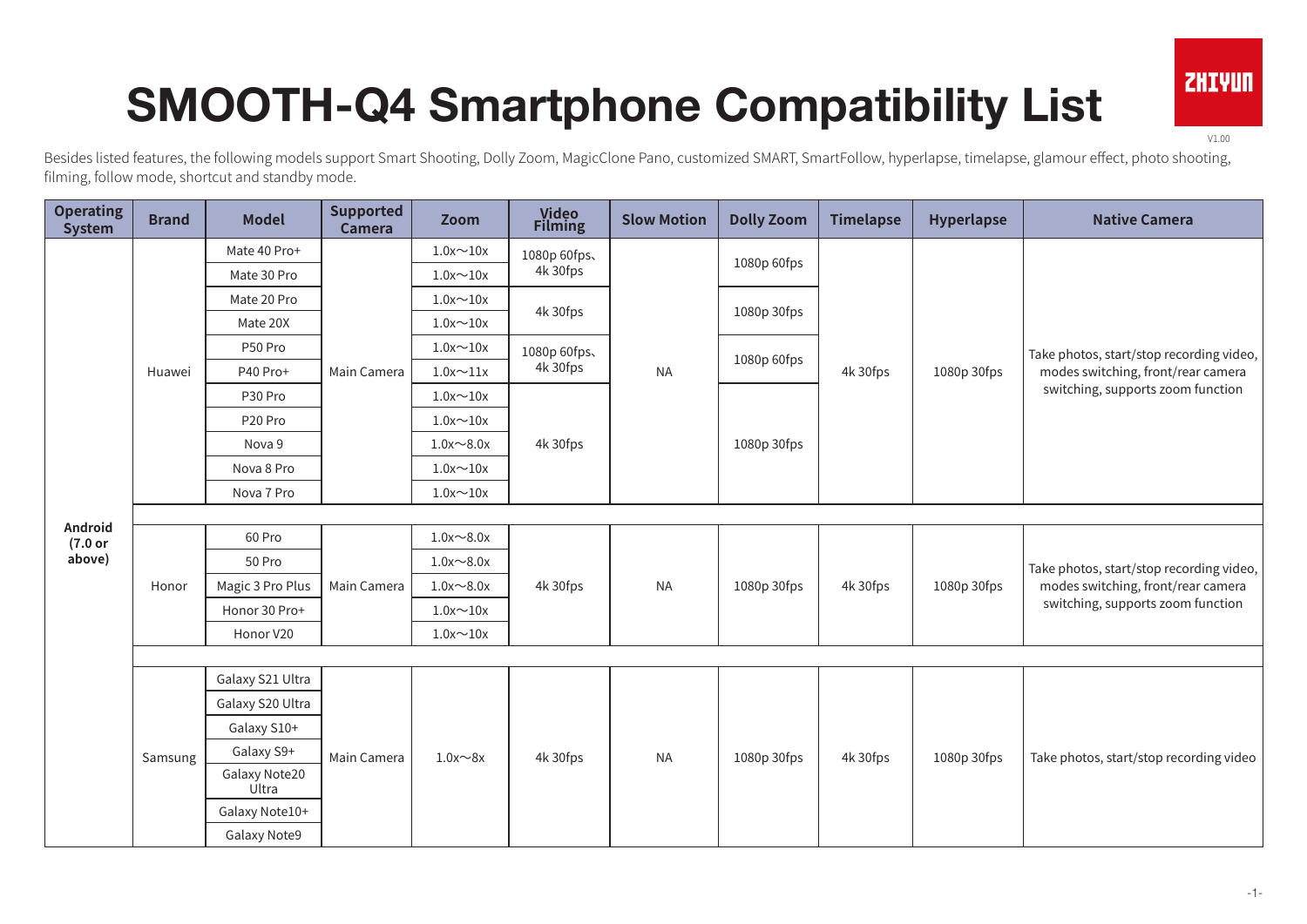| <b>Operating</b><br><b>System</b> | <b>Brand</b> | <b>Model</b>        | <b>Supported</b><br><b>Camera</b> | <b>Zoom</b>     | Video<br>Filming | <b>Slow Motion</b> | <b>Dolly Zoom</b> | <b>Timelapse</b> | Hyperlapse  | <b>Native Camera</b>                                                                                                   |  |
|-----------------------------------|--------------|---------------------|-----------------------------------|-----------------|------------------|--------------------|-------------------|------------------|-------------|------------------------------------------------------------------------------------------------------------------------|--|
|                                   |              | Mix 4               | Main<br>Camera                    | $1.0x \sim 10x$ | 4k 30fps         | <b>NA</b>          | 1080p 30fps       | 4k 30fps         | 1080p 30fps | Take photos, start/stop recording                                                                                      |  |
|                                   | XiaoMi       | Mi 12 Pro           |                                   |                 |                  |                    |                   |                  |             |                                                                                                                        |  |
|                                   |              | Mi 11 Ultra         |                                   |                 |                  |                    |                   |                  |             | video, modes switching, front/rear<br>camera switching, supports zoom                                                  |  |
|                                   |              | Mi 10 Pro           |                                   |                 |                  |                    |                   |                  |             | function                                                                                                               |  |
|                                   |              | Mi 10 Ultra         |                                   |                 |                  |                    |                   |                  |             |                                                                                                                        |  |
|                                   |              | Mi9 Explorer        |                                   |                 |                  |                    |                   |                  |             | Take photos, start/stop recording<br>video                                                                             |  |
|                                   |              | Mi CC9 Pro          |                                   |                 |                  |                    |                   |                  |             | Take photos, start/stop recording<br>video                                                                             |  |
|                                   |              | Redmi K50<br>Gaming |                                   |                 |                  |                    |                   |                  |             | Take photos, start/stop recording<br>video, modes switching, front/rear                                                |  |
|                                   |              | Redmi K40 Pro+      |                                   |                 |                  |                    |                   |                  |             | camera switching, supports zoom                                                                                        |  |
|                                   |              | Redmi K30 (Ultra)   |                                   |                 |                  |                    |                   |                  |             | function                                                                                                               |  |
|                                   |              |                     |                                   |                 |                  |                    |                   |                  |             |                                                                                                                        |  |
|                                   |              | Reno7 Pro           | Main<br>Camera                    | $1.0x \sim 10x$ | 4k 30fps         | <b>NA</b>          | 1080p 30fps       | 4k 30fps         | 1080p 30fps | Take photos, start/stop recording<br>video, modes switching, front/rear                                                |  |
|                                   | OPPO         | Reno6 Pro+          |                                   |                 |                  |                    |                   |                  |             | camera switching, supports zoom                                                                                        |  |
| Android                           |              | Reno5 Pro+          |                                   |                 |                  |                    |                   |                  |             | function                                                                                                               |  |
| (7.0 or                           |              | Reno3 Pro           |                                   |                 |                  |                    |                   |                  |             | Take photos, start/stop recording<br>video                                                                             |  |
| above)                            |              | Find X5 Pro         |                                   |                 |                  |                    |                   |                  |             | Take photos, start/stop recording                                                                                      |  |
|                                   |              | Find X3 Pro         |                                   |                 |                  |                    |                   |                  |             | video, modes switching, front/rear<br>camera switching, supports zoom                                                  |  |
|                                   |              | Find X2 Pro         |                                   |                 |                  |                    |                   |                  |             | function                                                                                                               |  |
|                                   |              | Find X              |                                   |                 |                  |                    |                   |                  |             | Take photos, start/stop recording<br>video                                                                             |  |
|                                   |              |                     |                                   |                 |                  |                    |                   |                  |             |                                                                                                                        |  |
|                                   | realme       | Realme X50 Pro      | Main<br>Camera                    | $1.0x \sim 10x$ | 4k 30fps         | <b>NA</b>          | 1080p 30fps       | 4k 30fps         | 1080p 30fps | Take photos, start/stop recording<br>video, modes switching, front/rear<br>camera switching, supports zoom<br>function |  |
|                                   |              |                     |                                   |                 |                  |                    |                   |                  |             |                                                                                                                        |  |
|                                   | vivo         | X70 Pro+            | Main<br>Camera                    | $1.0x \sim 10x$ | 4k 30fps         | <b>NA</b>          | 1080p 30fps       | 4k 30fps         | 1080p 30fps | Take photos, start/stop recording<br>video, modes switching, front/rear                                                |  |
|                                   |              | X60 Pro+            |                                   |                 |                  |                    |                   |                  |             | camera switching, supports zoom<br>function                                                                            |  |
|                                   |              | X50 Pro+            |                                   |                 |                  |                    |                   |                  |             |                                                                                                                        |  |
|                                   |              | X30 Pro             |                                   |                 |                  |                    |                   |                  |             | Take photos, start/stop recording<br>video                                                                             |  |
|                                   |              | NEX <sub>3s</sub>   |                                   |                 |                  |                    |                   |                  |             |                                                                                                                        |  |